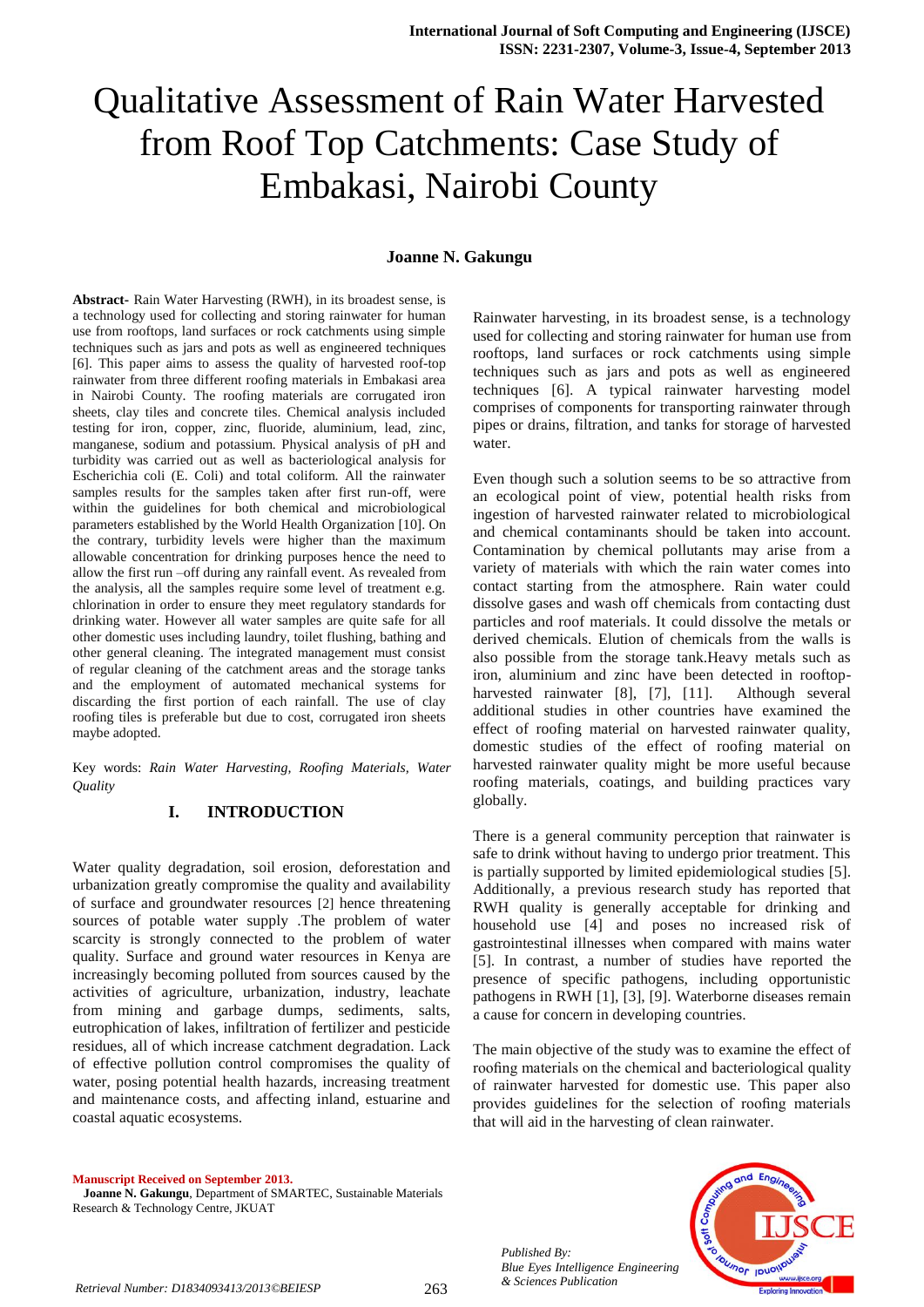#### **II. MATERIALS & METHODS**

## **A. Description of the Study Area**

Embakasi is considered part of Nairobi's Eastlands area, lying 15km to the south-east of Nairobi province. Jomo Kenyatta International Airport, the main airport of Nairobi is located in Embakasi. Embakasi Division is divided into following locations: Dandora, Embakasi, Kariobangi South, Kayole, Mukuru kwa Njenga, Njiru, Ruai and Umoja. As a residential estate it houses mostly middle to lower income citizens. Most of the residential houses are four to eight-



**Figure 1 Map of Embakasi** Source: Google maps

## **B. Sampling**

To compare rainwater contamination in different locations, rain water samples were collected in four sampling sites (see Figure 1) namely Fedha Estate, Tassia Estate, Nyayo Estate and Baraka Estate. These locations were chosen as they represent a sample of high density residential areas within Embakasi area. Harvested rain water samples were collected via roof-top run made of three selected roofing sheet materials namely corrugated iron sheets, clay tiles and concrete tiles. The samples were analyzed for physical, chemical and bacteriological content using standard methods for water examination at the NCWSC Kabete Laboratories. Samples were collected during the months of April and May, 2013 during the long season of rains.

# **C. Questionnaire Survey**

A questionnaire survey was carried out in Embakasi area to understand the current water supply situation, the problems the residents face as well as their attitude towards rain water harvesting. Questions were asked in the two national languages, Kiswahili and English. The survey comprised of both open ended and closed ended questions, and the interview conduction was an interactive process. Daily activities of the study population and timing of different activities were also keenly observed so as to know the time at which respondents can be approached for data collection with minimum possibility of disturbing their routine activities. A total of three hundred correspondents were interviewed. As shown in the table below, 70% of the correspondents live in houses whose roofing material is corrugated iron sheets.

|  | Table I Comparison of roofing materials in a survey |  |  |  |
|--|-----------------------------------------------------|--|--|--|
|--|-----------------------------------------------------|--|--|--|

| Roof Material          | No. of correspondents<br>participating in survey |
|------------------------|--------------------------------------------------|
| Corrugated iron sheets | 210                                              |
| Clay Tiles             | 40                                               |
| <b>Concrete Tiles</b>  |                                                  |

## **III. RESULTS AND DISCUSSION**

#### **A. Chemical Analysis**

Chemical analysis was conducted by the NCWSC according to the standard methods for the examination of water by the Kenya Standards for Drinking Water – KS459-2007, American Public Association, American Water Works Association and the Water Pollution Federation. The corrugated iron sheets samples had higher average total iron and zinc concentrations than the other two roofing materials.

The source of this iron and zinc may be the corrugated iron sheets itself and atmospheric deposition. The corrugated iron sheets samples also had higher average total aluminium concentrations than the other two roofing materials. Given that corrugated iron sheets are composed of zinc and iron, it may be that the aluminium levels found in this study originated in atmospheric dust and dry deposition. None of the roofing materials were significantly different from each other when analysis of the fluoride and manganese levels was done. This suggests that roofing materials were unlikely to be the source of fluoride and manganese deposition. Potassium and sodium levels were lowest in clay tiles possibly as result of its porous nature, these metals were trapped in the clay tiles. Lead and copper were not detected in any of the roofing materials. The results of the chemical analysis are shown below.

#### **Table II Sample Chemical Results after First Draw** Source: NCWSC



*Blue Eyes Intelligence Engineering & Sciences Publication*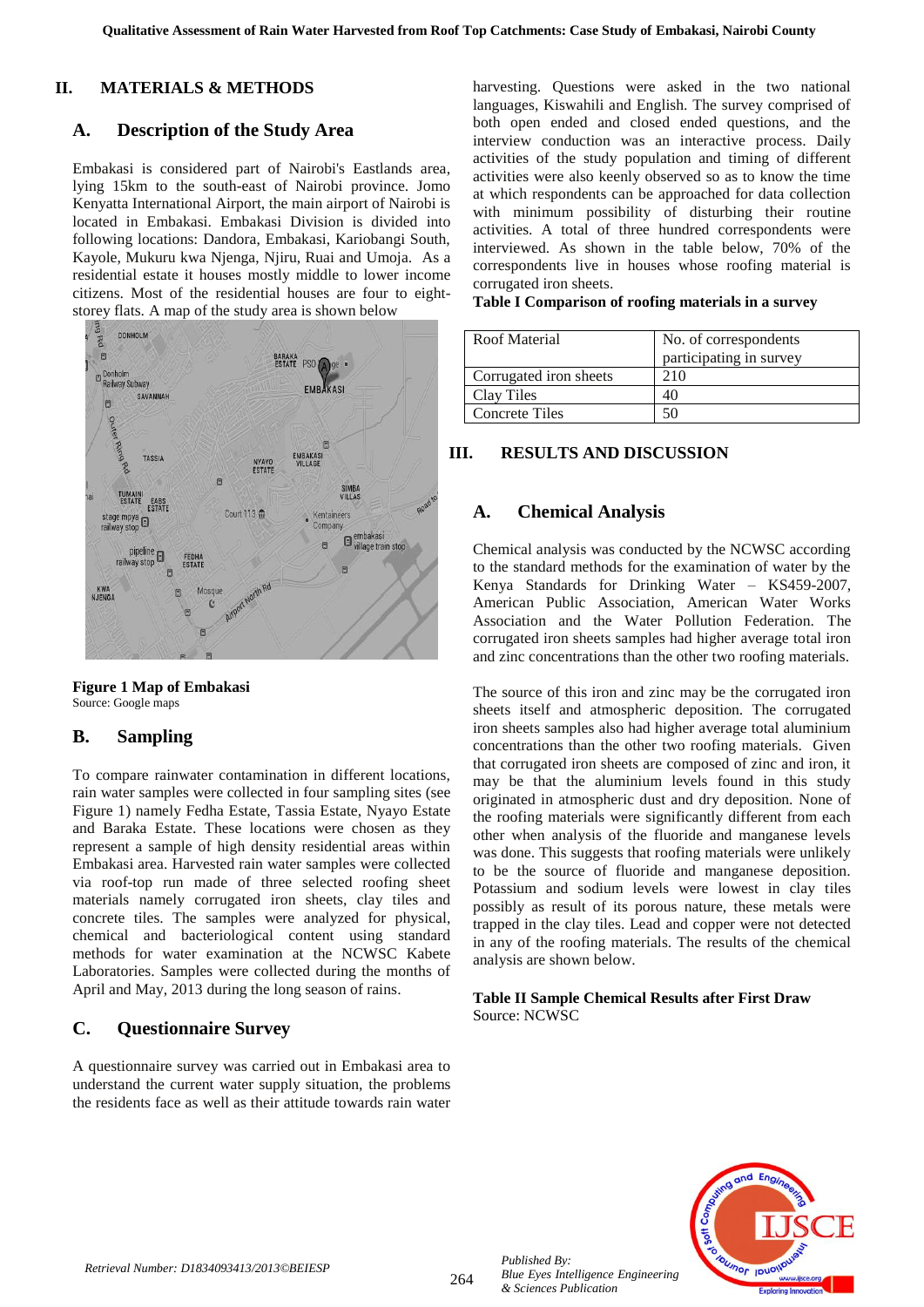#### **International Journal of Soft Computing and Engineering (IJSCE) ISSN: 2231-2307, Volume-3, Issue-4, September 2013**

| <b>Parameters</b>     |                                          | <b>WHO GUIDELINE</b><br>(mg/l)                     |                                                    |                                                 |      |
|-----------------------|------------------------------------------|----------------------------------------------------|----------------------------------------------------|-------------------------------------------------|------|
|                       | <b>Baraka Estate</b><br>(Concrete tiles) | <b>Fedha Estate</b><br>(Corrugated iron<br>sheets) | <b>Nyayo Estate</b><br>(Corrugated iron<br>sheets) | <b>Tumaini</b><br><b>Estate</b><br>(Clay tiles) |      |
| FLOURIDE (F-)         | 0.81                                     | 0.82                                               | 0.85                                               | 0.81                                            | 1.5  |
| $LEAD$ (Pb)           | N/D                                      | N/D                                                | N/D                                                | N/D                                             | 0.01 |
| ZINC(Zn)              | 0.1052                                   | 0.3049                                             | 0.3059                                             | 0.1032                                          | 5.0  |
| IRON (Fe)             | 0.0329                                   | 0.0527                                             | 0.0530                                             | 0.0324                                          | 0.3  |
| MANGANESE (Mn)        | 0.0603                                   | 0.0604                                             | 0.0605                                             | 0.0603                                          | 0.1  |
| SODIUM                | 8.1                                      | 8.3                                                | 7.8                                                | 4.1                                             | 200  |
| POTASSIUM (K)         | 4.7                                      | 4.8                                                | 4.7                                                | 1.8                                             | 12   |
| <b>ALUMINIUM (Al)</b> | 0.006                                    | 0.014                                              | 0.014                                              | 0.006                                           | 0.1  |
| COPPER (CU)           | N/D                                      | N/D                                                | N/D                                                | N/D                                             | 0.1  |

# **B. Bacteriological and Physical Analysis**

Bacteriological and physical analysis was conducted by the NCWSC according to the same standard methods for the examination of water highlighted above. The samples were examined for the two widely used bacterial indicators, namely total coliforms and Escherichia coli (E coli). The average pH of the harvested rainwater from all of the three roof types was in the near-neutral range (pH 7.0 to 7.4). The pH of the samples taken from the concrete tile and clay tile roofs was higher than that from the corrugated iron sheets. The rainwater harvested from the concrete tile roof had the highest Ph level, with an average pH of 7.4, probably due to the reaction of pure rainwater (pH 4.8 to 5.9) to the alkaline components of the tiles. The WHO guideline for nonpotable urban water reuse is that the turbidity should not exceed 5 mg/L and for drinking water, the turbidity should not exceed 1mg/L. The levels found in the harvested rainwater from all the three roofs in this study exceeded 1 mg/L. This shows that all harvested rain water needs some form of disinfection by chlorine before use. However, all water samples are quite safe for all other domestic uses including laundry, toilet flushing, bathing and other general cleaning. The results of the physical and bacteriological analysis are shown in tables 2

#### **Table III Sample Bacteriological and Physical Results after First Draw** Source: NCWSC

| <b>Parameters</b> | <b>RESULTS</b><br>(mg/l)                 |                                                 |                                                 |                                       | <b>WHO</b><br><b>GUIDELINE</b>                           |
|-------------------|------------------------------------------|-------------------------------------------------|-------------------------------------------------|---------------------------------------|----------------------------------------------------------|
|                   | <b>Baraka Estate</b><br>(Concrete tiles) | <b>Fedha Estate</b><br>(Corrugated iron sheets) | <b>Nyayo Estate</b><br>(Corrugated iron sheets) | <b>Tumaini Estate</b><br>(Clay tiles) |                                                          |
| MPN of EColi      | Nil                                      | Nil                                             | Nil                                             | Nil                                   | Nil (counts $/ 100$ )<br>ml)                             |
| MPN of Coliform   | Nil                                      | Nil                                             | Nil                                             | Nil                                   | Nil (counts $/ 100$ )<br>ml)                             |
| pH                | 7.4                                      | 7.02                                            | 7.05                                            | 7.3                                   | $6.5 - 8.5$                                              |
| Colour            | 4.73                                     | 2.23                                            | 2.25                                            | 4.68                                  | $<$ 15 TCU                                               |
| Turbidity         | 3.0                                      | 3.0                                             | 2.9                                             | 2.9                                   | 5 NTU for non-<br>potable water and 1<br>NTU for potable |



*Published By: Blue Eyes Intelligence Engineering*